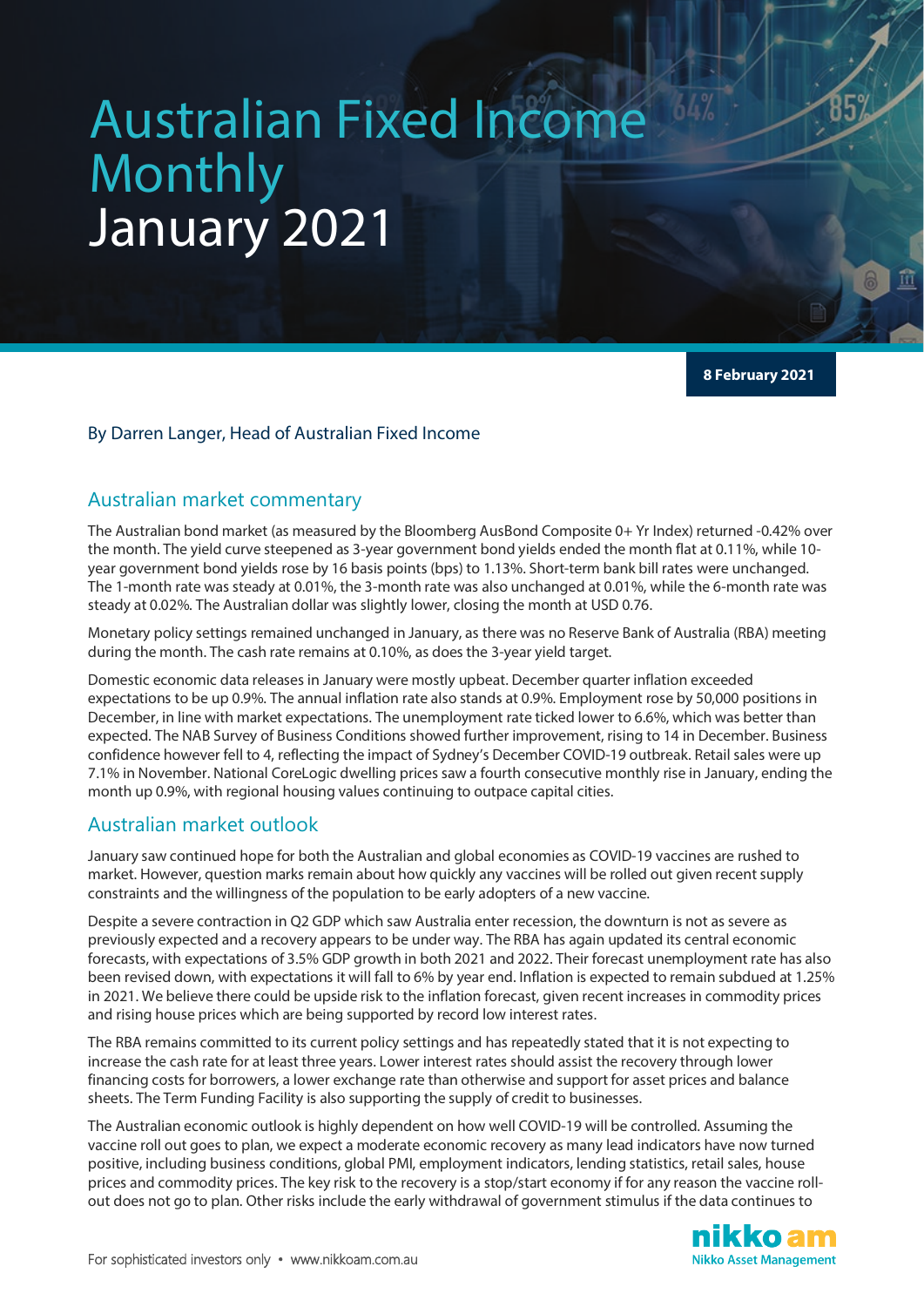look rosy. This includes the impact on small businesses when JobKeeper ceases and the end to JobSeeker, both expected at the end of March. From an external standpoint, the lack of international visitors and students also weighs on the outlook for the local economy, as does the trade war with China.

# Credit commentary

With markets diverted by the political fall-out from the US election and uncertainty about when the vaccine will be rolled out in various parts of the world, credit was to a large extent side-lined, especially in Australia where summer holidays further quietened the market. January saw synthetic spreads drift wider with the US CDX out by 6 bps, European iTraxx by 4 bps and Australian iTraxx by 5 bps. Domestic credit spreads were, on the other hand, slightly in with shorter-dated credit outperforming and now at very tight levels.

This month saw reports from three government sponsored programmes. The Committed Liquidity Fund (CLF) was set up by the RBA to ensure availability of sufficient high-quality liquid assets (HQLA) so that banks can meet regulatory liquidity requirements. The RBA signalled that the amounts available under this programme were being reduced given less demand and higher levels of alternative assets such as government bonds. The Structured Finance Support Fund (SFSF) was established to support both public and private securitisation markets. Public securitisations did not need the SFSF over the quarter. Private securitisation saw continued—although slowing demand for warehouse facilities with four individual warehouse investments approved but also saw interest in replacing the Australian Office of Financial Management's (AOFM) positions with private sector investment. The AOFM also operates a Forbearance SPV as part of the SFSF to assist liquidity within COVID-19-affected issues. It was drawn down by five institutions over the December quarter but has only used AUD 45 million of the AUD 101.5 million allocated. The fact that the SFSF has been less used highlights the increasingly healthy nature of securitised markets. The third programme to report, the Term Funding Facility (TFF), was introduced to assist the banks with liquidity to enable them to be able to offer credit within the community. Total drawings under the facility remained quite static at AUD 84.7 billion with little movement since 30 September 2020. The RBA also updated on additional allowances under the scheme with the large business allowance down to AUD 17 billion from a peak of AUD 47 billion in June and the SME lending allowance also lower at AUD 30.9 billion down from AUD 37 billion in September. The banking sector's reluctance to draw down the TFF until the last moment highlights the excess liquidity in the system and weak credit growth in many sectors since the pandemic started.

In a quiet month for rating news, SingTel Optus Pty Ltd and Optus Finance Pty Ltd were downgraded by Moody's to A3 from A2 and their rating outlooks were revised to stable from negative. The downgrade reflects the deterioration in Optus's credit profile over 2020 and Moody's expectation of further deterioration. In the securitised sector, Moody's upgraded the ratings on 4 tranches in the Liberty 2019-1 RMBS due to an increase in credit enhancement and only a moderate level of loans in arrears or under COVID-19-related hardship payment arrangements.

Daimler AG had the outlook on its BBB+ rating revised to stable from negative by Standard & Poor's (S&P). S&P moved 15 major oil and gas companies, including Total and Woodside, to negative watch based on the view that there are significant challenges and uncertainty in the sector.

In other credit news, retail property manager Vicinity Centres provide an update on property valuation movements, announcing a 4% decline in total property values for H2 2020, taking the downward movement over the full COVID-19 period of 2020 to 14.7%.

Overall, the US reporting season matched expectations. US banks generally reported improving results, aided by releases of provisions but impacted by lower loan balances and increased deposits resulting in contracting margins.

Only two domestic corporate issues came to market in January: a new line from the University of Melbourne and a Tier 2 issue from Westpac. The new issue market for securitised product was quiet with only one issue in the pipeline for February.

# Credit outlook

With spreads now at tight levels, credit looks expensive. With the pandemic still a major issue and the roll-out of the vaccine becoming a global political stress point, uncertainty and nervousness remain at the forefront although Australia seems to be in a good position. For credit investors, understanding the different risks involved in individual credit issuers remains highly pertinent.

This month demonstrated the weakness in supply of new issues while demand has driven physical spreads tighter. Going forward, until at least markets settle and outcomes from virus-related restrictions become clearer, it would

iikko ar **Nikko Asset Management**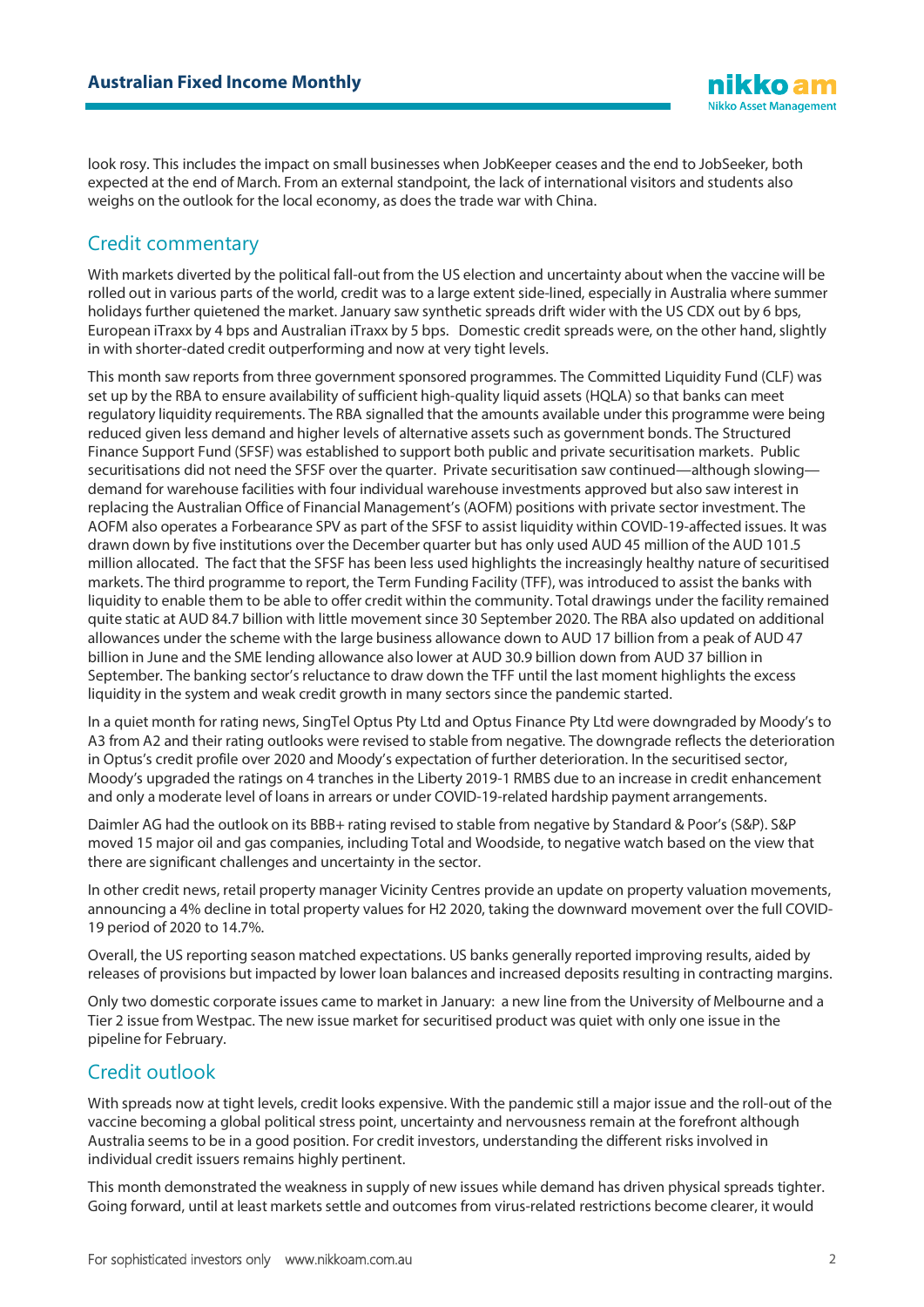seem likely that supply will be uncertain. Domestic non-financial supply is traditionally less abundant and has often been tempted to offshore markets where size and maturity are more flexible.

We believe allocation to credit should be more weighted towards shorter dated credit, which is less sensitive to spread movements—although the current tightness in the spreads for this maturity sector reduces the attraction. The RBA's TFF continues to limit the need for domestic banks to access the market. For offshore issuers, caution must be applied due to both the long running issue of the complexity of the variations in treatment of capital requirements with varying rules on total loss-absorbing capacity (TLAC) and to the different levels of impact of COVID-19 in each of the markets.

Accordingly, although domestic banks offer a simpler value proposition, supply is uncertain, and they have become increasingly expensive. Offshore financials are therefore an important part of the investment universe. On the nonfinancial side, airports and airlines are the most obvious sectors to avoid but even the less immediately exposed issuers must be scrutinised very carefully for indirect impact from the challenges to the economy. Securitised product, although also becoming more expensive, would appear to be a potential area of value, but even with these a thorough examination of structure and assets is necessary, and supply may be threatened by competition from the TFF.

# **Contact us**

#### **Nikko AM Limited**

Level 26, One International Towers Sydney, 100 Barangaroo Avenue Barangaroo NSW 2000, Australia

GPO Box 3881, Sydney NSW 2001, Australia

Phone:  $+ 61 (0) 2 8072 6300$  $Fax: +61(0)$  2 8072 6304

Email: enquiries.au@nikkoam.com

Important information: This document is prepared by Nikko Asset Management Co., Ltd. and/or its affiliates (Nikko AM) and is for distribution only under such circumstances as may be permitted by applicable laws. This document does not constitute investment advice or a personal recommendation and it does not consider in any way the suitability or appropriateness of the subject matter for the individual circumstances of any recipient.

This document is for information purposes only and is not intended to be an offer, or a solicitation of an offer, to buy or sell any investments or participate in any trading strategy. Moreover, the information in this material will not affect Nikko AM's investment strategy in any way. The information and opinions in this document have been derived from or reached from sources believed in good faith to be reliable but have not been independently verified. Nikko AM makes no guarantee, representation or warranty, express or implied, and accepts no responsibility or liability for the accuracy or completeness of this document. No reliance should be placed on any assumptions, forecasts, projections, estimates or prospects contained within this document. This document should not be regarded by recipients as a substitute for the exercise of their own judgment. Opinions stated in this document may change without notice.

In any investment, past performance is neither an indication nor guarantee of future performance and a loss of capital may occur. Estimates of future performance are based on assumptions that may not be realised. Investors should be able to withstand the loss of any principal investment. The mention of individual stocks, sectors, regions or countries within this document does not imply a recommendation to buy or sell.

Nikko AM accepts no liability whatsoever for any loss or damage of any kind arising out of the use of all or any part of this document, provided that nothing herein excludes or restricts any liability of Nikko AM under applicable regulatory rules or requirements.

All information contained in this document is solely for the attention and use of the intended recipients. Any use beyond that intended by Nikko AM is strictly prohibited.

Japan: The information contained in this document pertaining specifically to the investment products is not directed at persons in Japan nor is it intended for distribution to persons in Japan. Registration Number: Director of the Kanto Local Finance Bureau (Financial Instruments firms) No. 368 Member Associations: The Investment Trusts Association, Japan/Japan Investment Advisers Association.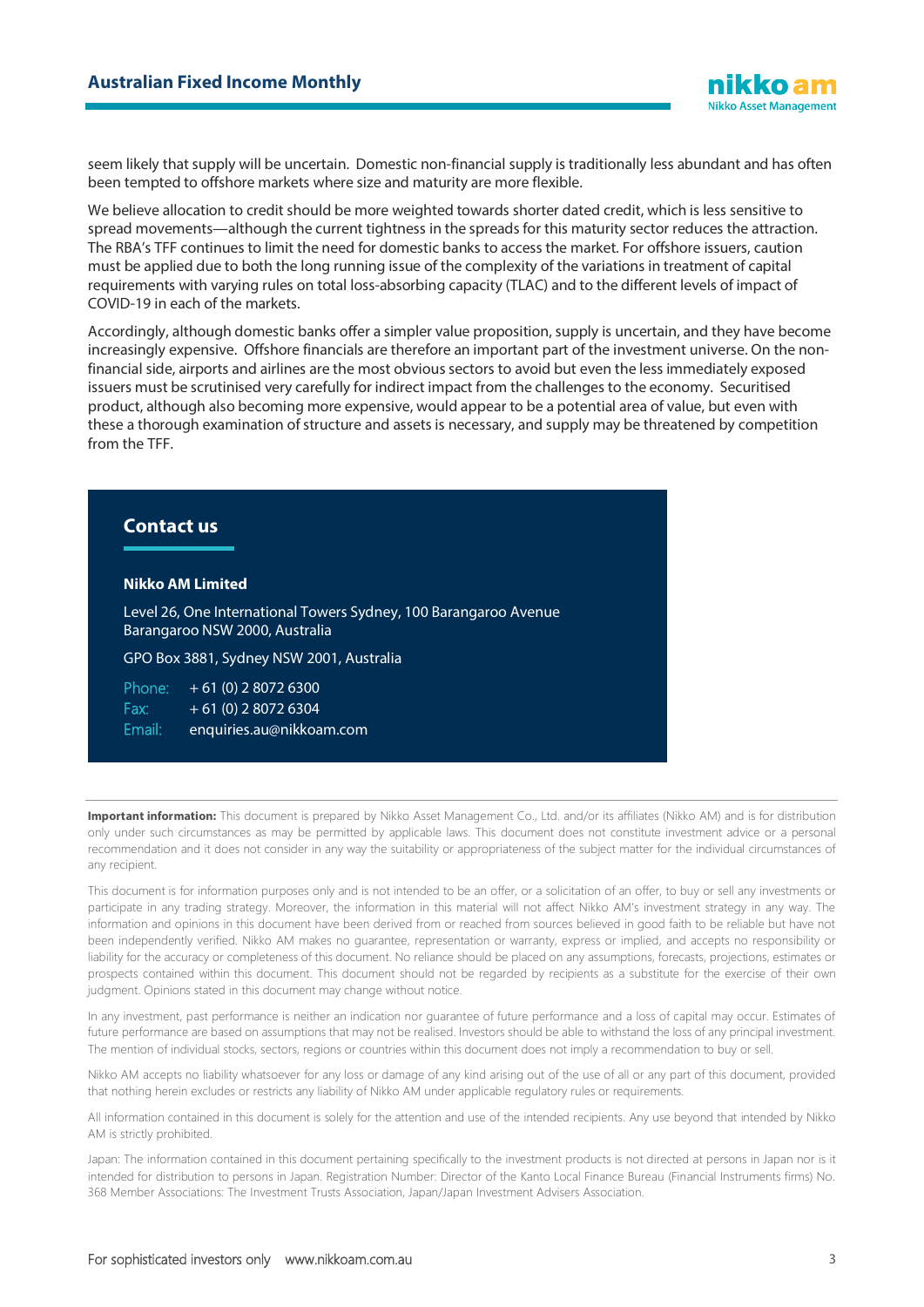United Kingdom and rest of Europe: This document constitutes a financial promotion for the purposes of the Financial Services and Markets Act 2000 (as amended) (FSMA) and the rules of the Financial Conduct Authority (the FCA) in the United Kingdom (the FCA Rules).

This document is communicated by Nikko Asset Management Europe Ltd, which is authorised and regulated in the United Kingdom by the FCA (122084). It is directed only at (a) investment professionals falling within article 19 of the Financial Services and Markets Act 2000 (Financial Promotions) Order 2005, (as amended) (the Order) (b) certain high net worth entities within the meaning of article 49 of the Order and (c) persons to whom this document may otherwise lawfully be communicated (all such persons being referred to as relevant persons) and is only available to such persons and any investment activity to which it relates will only be engaged in with such persons.

United States: This document is for information purposes only and is not intended to be an offer, or a solicitation of an offer, to buy or sell any investments. This document should not be regarded as investment advice. This document may not be duplicated, quoted, discussed or otherwise shared without prior consent. Any offering or distribution of a Fund in the United States may only be conducted via a licensed and registered broker-dealer or a duly qualified entity. Nikko Asset Management Americas, Inc. is a United States Registered Investment Adviser.

Singapore: This document is for information only with no consideration given to the specific investment objective, financial situation and particular needs of any specific person. You should seek advice from a financial adviser before making any investment. In the event that you choose not to do so, you should consider whether the investment selected is suitable for you. This publication has not been reviewed by the Monetary Authority of Singapore. Nikko Asset Management Asia Limited is a regulated entity in Singapore.

Hong Kong: This document is for information only with no consideration given to the specific investment objective, financial situation and particular needs of any specific person. You should seek advice from a financial adviser before making any investment. In the event that you choose not to do so, you should consider whether the investment selected is suitable for you. The contents of this document have not been reviewed by the Securities and Futures Commission or any regulatory authority in Hong Kong. Nikko Asset Management Hong Kong Limited is a licensed corporation in Hong Kong.

Australia: Nikko AM Limited ABN 99 003 376 252 (Nikko AM Australia) is responsible for the distribution of this information in Australia. Nikko AM Australia holds Australian Financial Services Licence No. 237563 and is part of the Nikko AM Group. This material and any offer to provide financial services are for information purposes only. This material does not take into account the objectives, financial situation or needs of any individual and is not intended to constitute personal advice, nor can it be relied upon as such. This material is intended for, and can only be provided and made available to, persons who are regarded as Wholesale Clients for the purposes of section 761G of the Corporations Act 2001 (Cth) and must not be made available or passed on to persons who are regarded as Retail Clients for the purposes of this Act. If you are in any doubt about any of the contents, you should obtain independent professional advice.

New Zealand: Nikko Asset Management New Zealand Limited (Company No. 606057, FSP22562) is the licensed Investment Manager of Nikko AM NZ Investment Scheme, the Nikko AM NZ Wholesale Investment Scheme and the Nikko AM KiwiSaver Scheme.

This material is for the use of researchers, financial advisers and wholesale investors (in accordance with Schedule 1, Clause 3 of the Financial Markets Conduct Act 2013 in New Zealand). This material has been prepared without taking into account a potential investor's objectives, financial situation or needs and is not intended to constitute personal financial advice, and must not be relied on as such. Recipients of this material, who are not wholesale investors, or the named client, or their duly appointed agent, should consult an Authorised Financial Adviser and the relevant Product Disclosure Statement or Fund Fact Sheet (available on our website: www.nikkoam.co.nz).

Kingdom of Bahrain: The document has not been approved by the Central Bank of Bahrain which takes no responsibility for its contents. No offer to the public to purchase the Strategy will be made in the Kingdom of Bahrain and this document is intended to be read by the addressee only and must not be passed to, issued to, or shown to the public generally.

Kuwait: This document is not for general circulation to the public in Kuwait. The Strategy has not been licensed for offering in Kuwait by the Kuwaiti Capital Markets Authority or any other relevant Kuwaiti government agency. The offering of the Strategy in Kuwait on the basis a private placement or public offering is, therefore, restricted in accordance with Decree Law No. 7 of 2010 and the bylaws thereto (as amended). No private or public offering of the Strategy is being made in Kuwait, and no agreement relating to the sale of the Strategy will be concluded in Kuwait. No marketing or solicitation or inducement activities are being used to offer or market the Strategy in Kuwait.

Kingdom of Saudi Arabia: This document is communicated by Nikko Asset Management Europe Ltd (Nikko AME), which is authorised and regulated by the Financial Services and Markets Act 2000 (as amended) (FSMA) and the rules of the Financial Conduct Authority (the FCA) in the United Kingdom (the FCA Rules). This document should not be reproduced, redistributed, or sent directly or indirectly to any other party or published in full or in part for any purpose whatsoever without a prior written permission from Nikko AME.

This document does not constitute investment advice or a personal recommendation and does not consider in any way the suitability or appropriateness of the subject matter for the individual circumstances of any recipient. In providing a person with this document, Nikko AME is not treating that person as a client for the purposes of the FCA Rules other than those relating to financial promotion and that person will not therefore benefit from any protections that would be available to such clients.

Nikko AME and its associates and/or its or their officers, directors or employees may have or have had positions or material interests, may at any time make purchases and/or sales as principal or agent, may provide or have provided corporate finance services to issuers or may provide or have provided significant advice or investment services in any investments referred to in this document or in related investments. Relevant confidential information, if any, known within any company in the Nikko AM group or Sumitomo Mitsui Trust Holdings group and not available to Nikko AME because of regulations or internal procedure is not reflected in this document. The investments mentioned in this document may not be eligible for sale in some states or countries, and they may not be suitable for all types of investors.